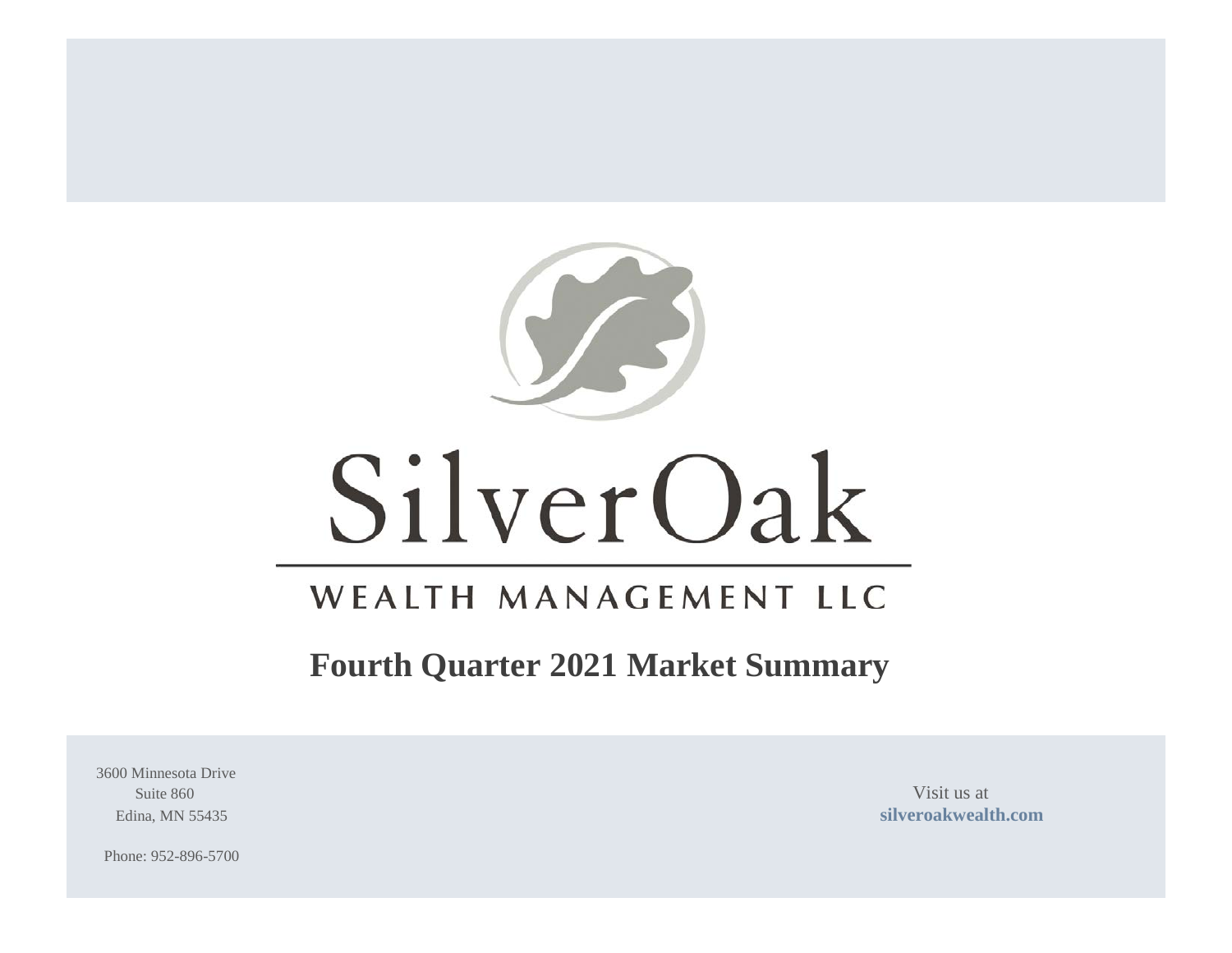## **Fourth Quarter 2021 Market Summary**

The beginning of 2021 was greeted with great anticipation. News of further fiscal stimulus, vaccine rollouts, and the reopening of businesses and social settings seemed to set us on the path of economic recovery, though there were still uncertainties about what might lie ahead. Over the last year, many of these uncertainties have subsided, some remain unresolved and new ones have emerged. Inflation remained higher than many expected throughout the year due to strong demand, labor shortages and supply chain issues. And while many Americans did receive their COVID vaccines, the Omicron variant has led to all-time high infection rates. Despite some challenging events, market participants have seemingly remained optimistic while looking ahead.

#### **2021 Markets in Review**

The year ended with strong returns across many asset classes, particularly equities. U.S. large company stocks, represented by the S&P 500 Index, were up 28.7% during the year. The index steadily rose and even set 70 all-time highs. Earnings growth of greater than 30% was the primary driver of returns being offset partially by contracting valuations. In the prior two years, valuation expansion was the primary driver of positive returns.

While year-end returns were solid for overall indices, peering underneath the surface revealed more nuanced stories. Roughly 40% of the S&P 500's return was due to ten companies, including many of the largest companies such as Microsoft, Apple, Alphabet, etc. Although the market has a significant concentration in technology firms, the best performing sectors were actually energy, real estate and financials. Equity markets appeared to have a calm year as the S&P 500's maximum drawdown was only 5%. But, individual stocks saw much greater volatility as over 90% of U.S. equities had an intra-year correction of greater than 10%. Many growth and small cap equities were down 30% at one point during the year. Overall U.S. small company stocks, represented by the Russell 2000 Index, were up 14.8% for 2021.

International stocks, represented by the MSCI ACWI ex US Index, were up 7.8% during the year. Weaker non-USD currency detracted from international stock performance. The potential for a future decline in the U.S. dollar due to fiscal and current account deficits could benefit non-U.S. securities going forward. In addition, valuations remain more attractive in non-U.S. equities relative to U.S. equities. Earnings growth in international markets for 2022 are also expected to be greater than U.S. corporations.

Fixed income markets were weaker compared to equities. The Bloomberg Barclays U.S. Aggregate Bond Index, which represents a broad basket of bonds, was down 1.5% for the year as interest rates increased, making it the third-worst year on record since the index's inception in 1976. However, while it was undoubtedly a challenging year for bonds, the downside volatility pales in comparison to historical drawdowns in many other asset classes. Many credit sectors outperformed treasuries as there was little volatility in credit spreads during the year and spreads remain near all-time lows. In addition, with the continued economic improvement, there was a number of rating upgrades in the corporate credit space and limited defaults.

### **Broad Market Index Returns Fourth Quarter 2021**



The Fed indicated in their December meeting that they will attempt to address inflation and accelerate the reduction of bond purchases. Shortterm interest rates have increased as the market is expecting the Federal Reserve will raise the fed funds rate three to four times in 2022. The transition in reducing its purchases may cause mild short-term volatility as we saw in 2013, the last time the Fed began the process of shifting away from stimulus. Other central banks around the world are also slightly tightening monetary policy. These actions likely mean interest rates will slowly go higher over the next few years.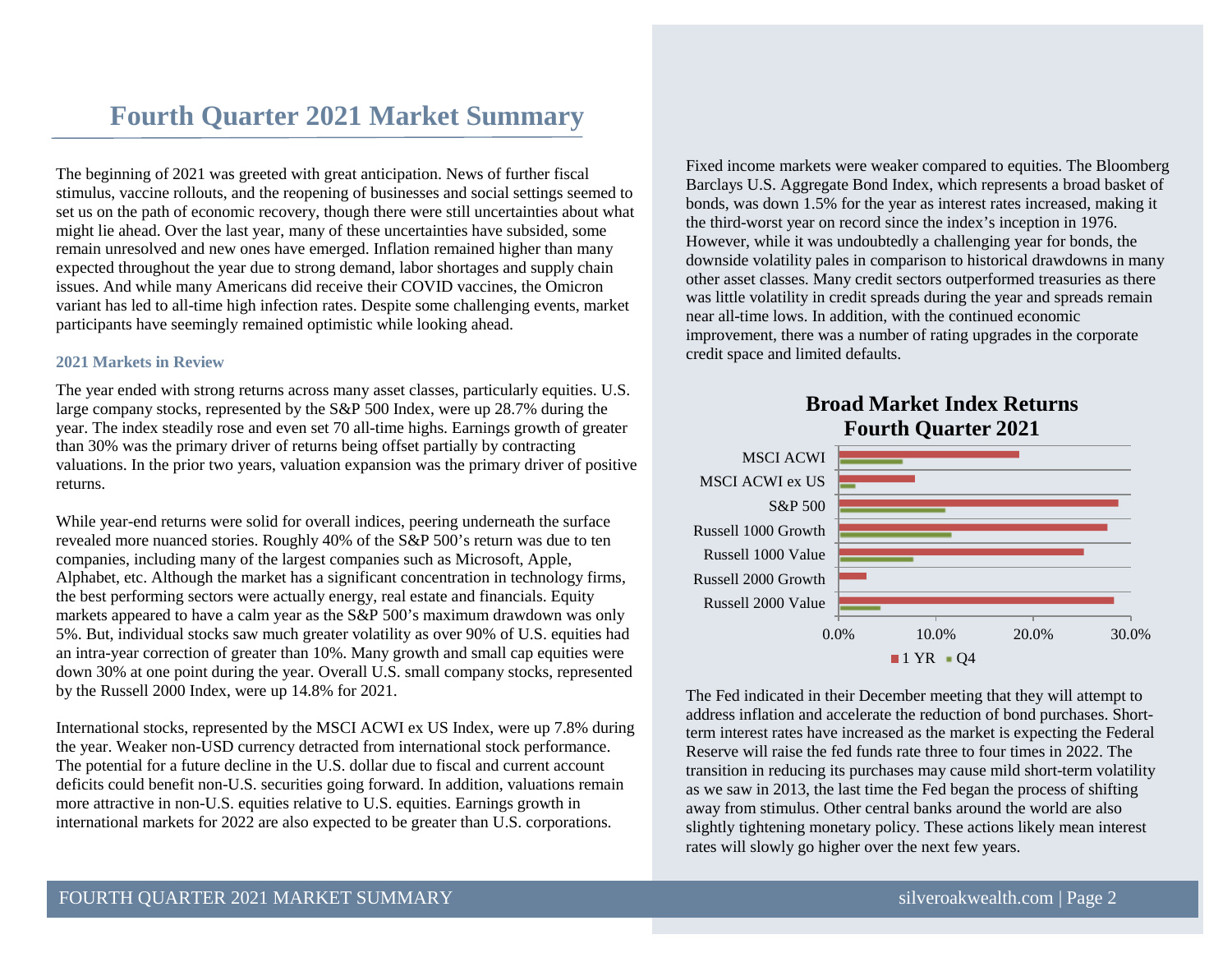#### **Looking Ahead**

When reviewing quarterly or year-end data, it is easy to lose perspective, focusing only on the most recent performance while forgetting the past. This has been particularly true over the last two years. In general, a lot of what performed well in 2020, such as higher growth oriented companies and emerging markets, became laggards in 2021. Whereas, value, REITs, and commodities were on the bottom in 2020 but rose to the top in 2021. Maintaining a long-term perspective can help temper your reactions to short-term performance fluctuations. Just as mountainous peaks look much less spectacular when seen from a distance, the drama of short-term volatility is lessened when put in the context of a much longer period of time.

There are many identifiable negative risks that the market has been digesting over the past few months and these may cause higher volatility than has occurred over the past year. After all, the S&P 500 averages three corrections of 5% a year and a 10% correction about once every eighteen months. Inflation may stay above the Fed's targeted 2% long-term goal. Traditional asset classes tend to perform worst at the extreme ends of the scale, when inflation is either very high (above 6%) or so low it becomes negative. However, stocks and bonds have historically performed well in environments with some inflation. This is an election year, and typically such years see higher volatility or muted returns until that politically-inspired uncertainty is resolved closer to Election Day. Though it's important to remember that elections, and even which party controls the government, have little impact on long-term portfolio results.

We have learned all too well in the past two years that with the nation's ever-changing health care situation, as well as the policies taken in response, it can be very difficult to predict what will happen next. As new COVID variants continue to emerge, some have naturally come to question the direction and strength of the economy, wondering if we've made any progress at all. But in transitions it is vital to keep perspective, and as we enter the third year living in a pandemic, it is important to remember the advances in preventative care, and therapeutics as well as the other ways we have learned to adapt during this challenging time. There is more data now than ever before, but that does not mean human's predictions have improved. Thus, while a prognostication can by captivating, it can lead to misplaced confidence. To balance, a dose of humility is needed as outcomes are often unforeseen and even sometimes defy reason.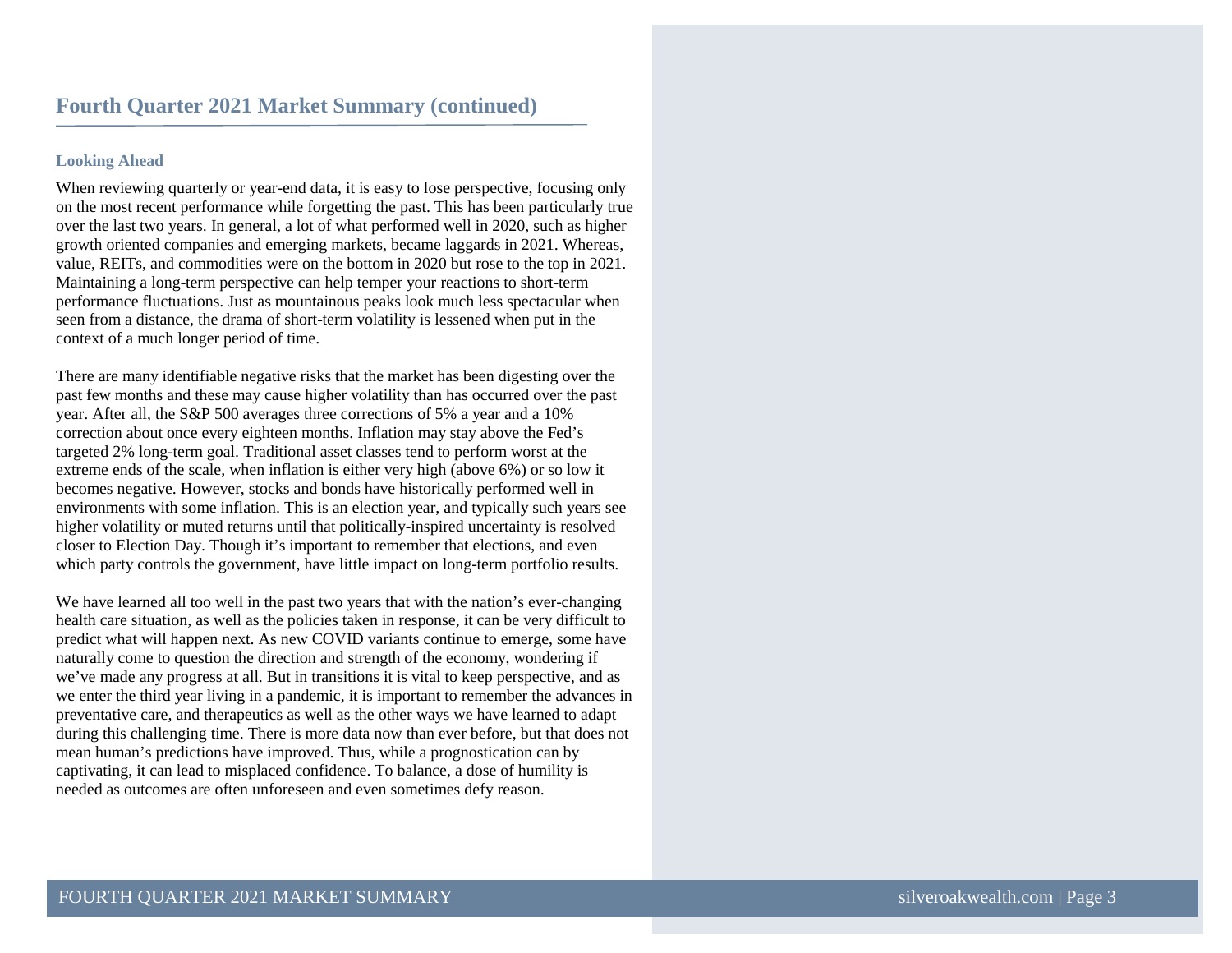#### **MACROECONOMICS**

- The Bureau of Economic Analysis released the advanced estimate of fourth quarter 2021 real GDP, an annual rate increase of 6.9% from the preceding quarter.
- Inflation has increased over the past year. In December, headline CPI increased 7.0% year-over-year. Core CPI, which does not include food and energy, had a 5.5% increase.



• The ISM Manufacturing Index remained elevated during the quarter, finishing at 58.7 versus 61.1 in September. Typically, when the ISM Index is above 55 it is bullish and when it is below 45 it is bearish. The ISM Non-Manufacturing Index was also strong during the quarter and finished at 62.0 in December.



**ISM Manufacturing Index**

- In December, the Conference Board Leading Economic Index increased 0.8% month-over-month to 120.8. The index, which is a composite of leading employment, housing, manufacturing, and market indicators, continues to increase over the past year.
- The U.S. dollar appreciated over the quarter and the past year.



- The Conference Board's Consumer Confidence Index December reading was 115.2, up from 109.8 in September.
- The University of Michigan Consumer Sentiment Index final reading for December was 70.6, which is lower than 72.8 in September.



#### **University of Michigan Consumer Sentiment Index as of 1/1/2022**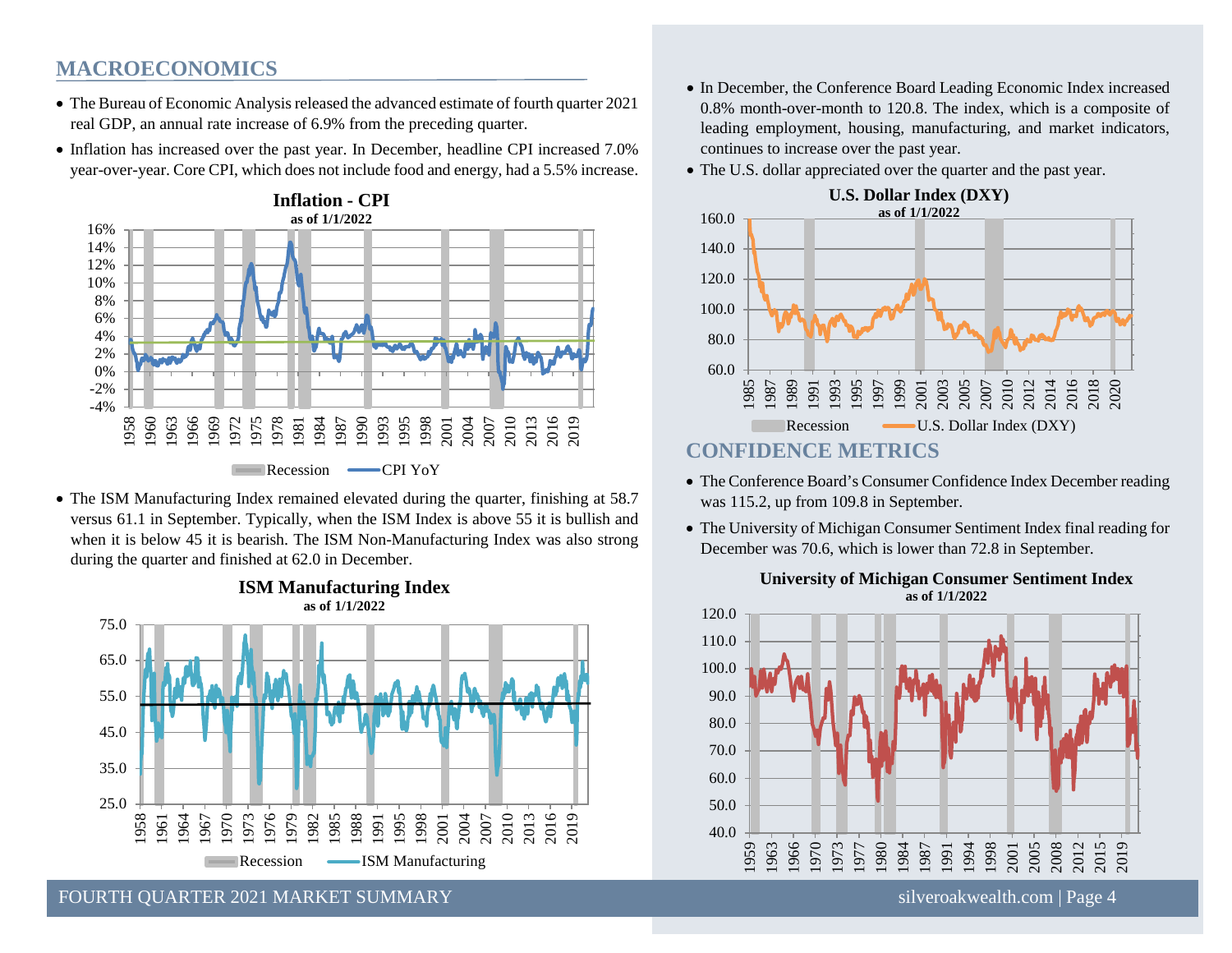#### **HOUSING**

• Home prices continue to rise. S&P Case-Shiller U.S. National Home Price Index (seasonally adjusted) showed home prices rose over 18.8% year-over-year in November.



• Housing starts continued to be strong to meet high demand.



## **S&P Case-Shiller U.S. National Home Price Index, YoY growth**

#### **EMPLOYMENT**

• During the quarter, nonfarm payrolls averaged 365,000 jobs added per month, while initial claims continue to decline



• The unemployment rate decreased during the quarter to 3.9% in December from 4.7% in September.



## **Unemployment Rate**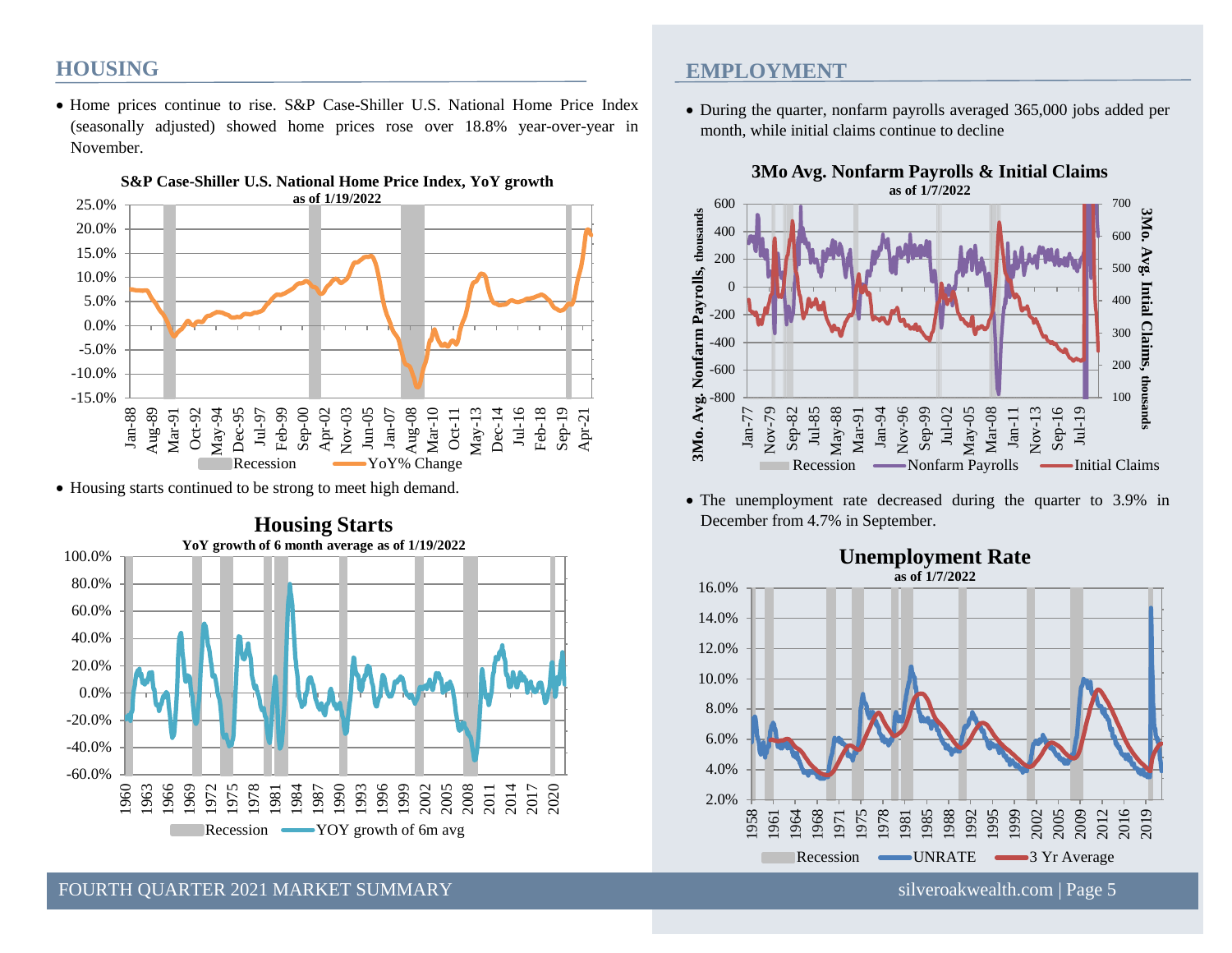#### **FED POLICY**

• The Federal Open Market Committee (FOMC) kept the federal funds rate at a target range of 0.00% - 0.25% in December. The Fed is expected to raise interest rates four times in 2022 in an attempt to contain inflation.



• The Fed began tapering asset purchases in November and is scheduled to discontinue adding to its balance sheet by March 2022.



**FIXED INCOME**

• Yields across the U.S. Treasury curve during the quarter increased on the short and intermediate-term but long-term rates fell slightly. Shortterm interest rates are controlled or heavily influenced by central banks, where-as long term interest rates are affected by market forces and economic growth.



• The spread between short and intermediate-term Treasuries fell during the quarter to 79bps in December. Historically, the 10-year to 2-year Treasury curve has "inverted" before recessions.



FOURTH OUARTER 2021 MARKET SUMMARY SILVEROLLY SILVEROLLY SILVEROAKWEALTH.COM | Page 6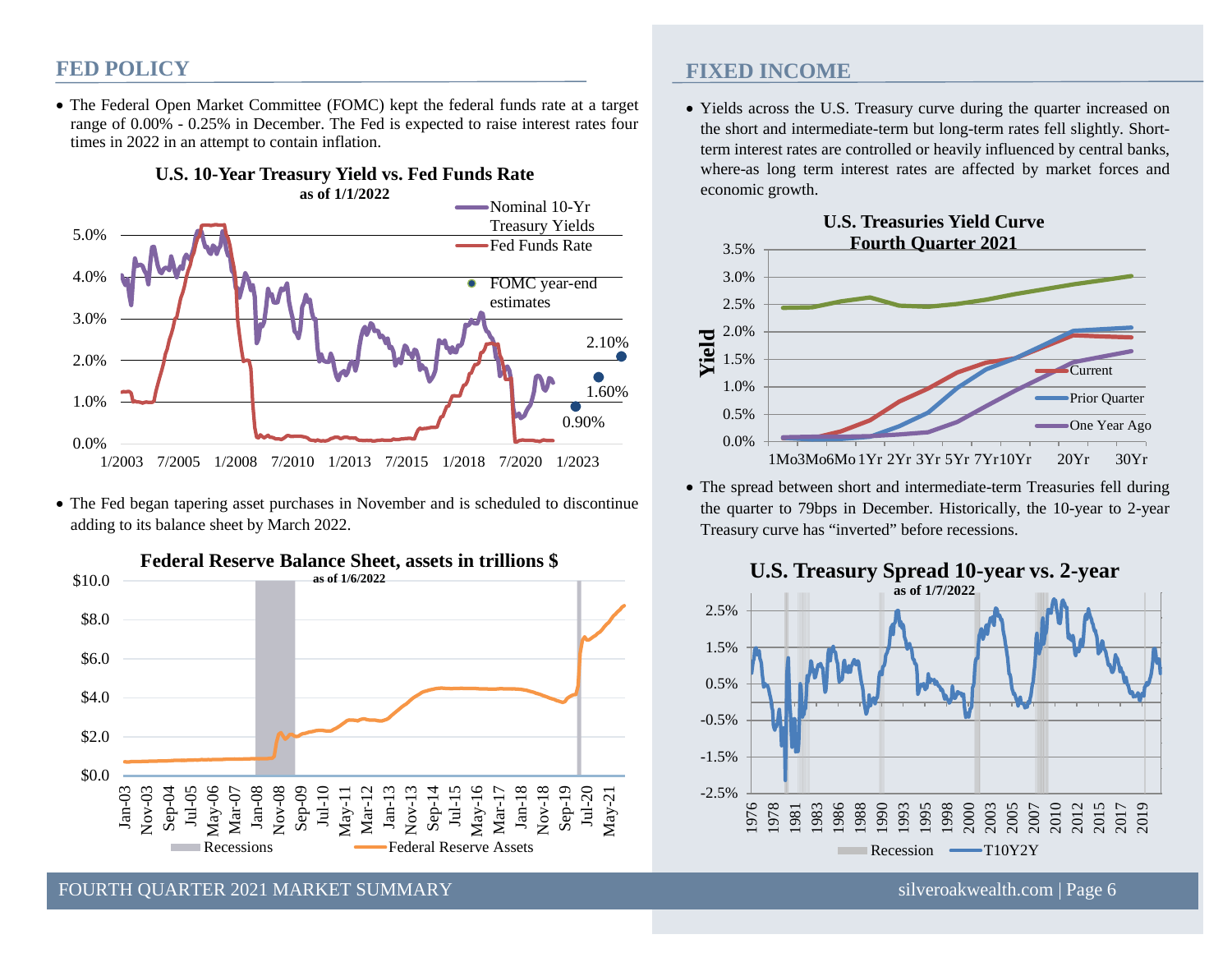#### **FIXED INCOME (continued)**

• During the quarter, the Bloomberg Barclays U.S. Aggregate was up 0.01%. U.S. high yield and U.S. TIPS had the strongest returns, while emerging market debt saw negative returns as the U.S. dollar appreciated relative to many other currencies.

|                            | 4Q 21         | 2021          | $5-yr$        | $10-yr$       |
|----------------------------|---------------|---------------|---------------|---------------|
|                            | <b>Return</b> | <b>Return</b> | <b>Return</b> | <b>Return</b> |
| <b>U.S. Aggregate Bond</b> | $0.01\%$      | $-1.54\%$     | 3.57%         | 2.90%         |
| <b>Municipals</b>          | 0.72%         | 1.52%         | 4.17%         | 3.72%         |
| <b>U.S. Mortgages</b>      | $-0.37\%$     | $-1.04\%$     | 2.50%         | 2.28%         |
| <b>U.S IG Corporates</b>   | 0.23%         | $-1.04%$      | 5.26%         | 4.70%         |
| <b>U.S. High Yield</b>     | 0.71%         | 5.28%         | 6.30%         | 6.83%         |
| 3mo U.S. Treasury          | 0.01%         | 0.04%         | 1.15%         | 0.64%         |
| 30yr U.S. Treasury         | 4.70%         | $-4.62%$      | 6.96%         | 4.40%         |
| <b>U.S. TIPS</b>           | 2.36%         | 5.96%         | 5.34%         | 3.09%         |
| <b>Emerging Debt (\$)</b>  | $-0.44\%$     | $-1.80\%$     | 4.65%         | 5.28%         |
| <b>Emerging Debt (LCL)</b> | $-2.53\%$     | $-8.75%$      | 2.82%         | 0.74%         |

• Many sectors had negative returns in 2021 as interest rates rose.

Bloomberg and JPMorgan Indices

• Yields have come down considerably over the past few years. Emerging markets currently has the highest yields.



• Credit spreads are near their historic lows, indicating that a lot of the positive economic growth and earnings are baked in and there is not a lot of room to tighten further. Thus, returns in many fixed income sectors could be lower over the next year relative to last year's returns.





**BAML** High Yield Spread

• Taxable corporates are fairly priced relative to municipals.



Taxable and tax-equivalent yields as of 12/31/2021

FOURTH OUARTER 2021 MARKET SUMMARY SILVER AND SILVER SILVER SILVER SILVER SILVER SILVER SILVER SILVER SILVER SILVER SILVER SILVER SILVER SILVER SILVER SILVER SILVER SILVER SILVER SILVER SILVER SILVER SILVER SILVER SILVER S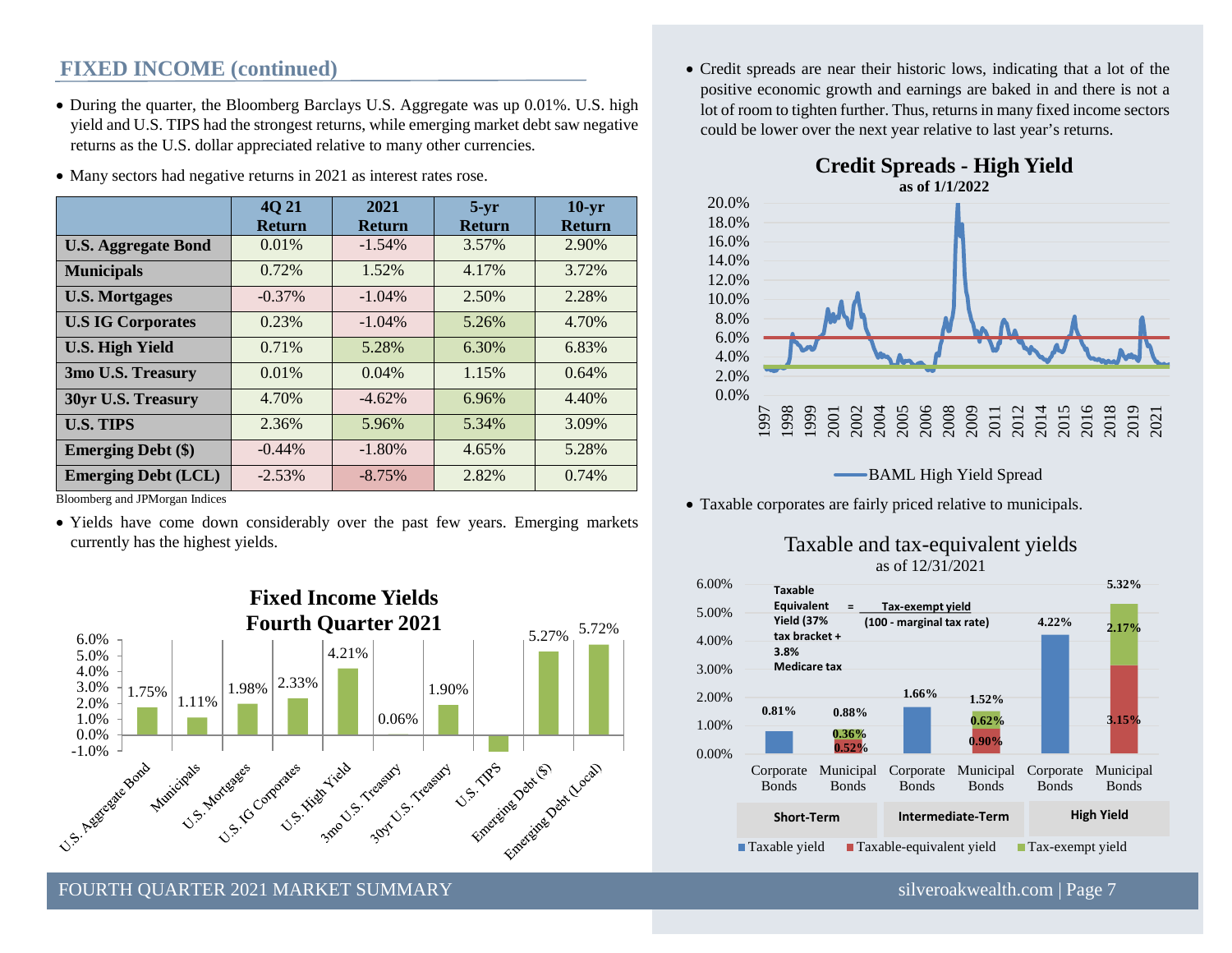### **DOMESTIC EQUITIES**

| <b>Fourth Quarter 2021 Returns</b> |              |          |           |  |  |  |  |  |  |
|------------------------------------|--------------|----------|-----------|--|--|--|--|--|--|
|                                    | <b>Value</b> | Core     | Growth    |  |  |  |  |  |  |
| <b>Mega Cap</b>                    |              | 12.14%   |           |  |  |  |  |  |  |
| Large Cap                          | 7.77%        | 9.78%    | 11.64%    |  |  |  |  |  |  |
| Mid Cap                            | 8.54%        | 6.44%    | 2.85%     |  |  |  |  |  |  |
| <b>Small Cap</b>                   | 4.36%        | 2.14%    | 0.01%     |  |  |  |  |  |  |
| <b>Micro Cap</b>                   | 1.24%        | $-2.66%$ | $-9.09\%$ |  |  |  |  |  |  |

• The Russell 1000 Index, comprised of large and mid-capitalization stocks, posted a total return of 9.8% during the fourth quarter. This was the seventh quarter in a row with positive gains. On a year-over-year basis, the Russell 1000 Index has increased 26.5%.

• Small capitalization stocks, as represented by the Russell 2000 Index, increased 2.1% during the fourth quarter. On a year-over-year basis, the index has increased 14.8%.

|                    | <b>S&amp;P 500</b> | <b>Russell</b> | <b>Russell</b> | <b>4021</b>   | 2021          | $10-yr$       |
|--------------------|--------------------|----------------|----------------|---------------|---------------|---------------|
|                    | Weight             | <b>1000</b>    | 1000           | <b>Return</b> | <b>Return</b> | <b>Return</b> |
|                    |                    | <b>Value</b>   | Growth         |               |               |               |
|                    |                    | Weight         | Weight         |               |               |               |
| <b>Energy</b>      | 2.7%               | 5.1%           | 0.3%           | 8.0%          | 54.6%         | 1.2%          |
| <b>Materials</b>   | 2.6%               | 3.8%           | 1.0%           | 15.2%         | 27.3%         | 12.8%         |
| <b>Financials</b>  | 10.7%              | 20.7%          | 2.4%           | 4.6%          | 35.0%         | 16.3%         |
| <b>Industrials</b> | 7.8%               | 11.5%          | 5.8%           | 8.6%          | 21.1%         | 14.2%         |
| Cons. Disc.        | 12.5%              | 5.7%           | 18.4%          | 12.8%         | 24.4%         | 19.6%         |
| <b>Technology</b>  | 29.2%              | 10.2%          | 46.1%          | 16.7%         | 34.5%         | 24.0%         |
| Comm.              | 10.2%              | 7.3%           | 11.6%          | $0.0\%$       | 21.6%         | 11.6%         |
| <b>Services</b>    |                    |                |                |               |               |               |
| <b>Real Estate</b> | 2.8%               | 5.1%           | 1.8%           | 17.5%         | 46.2%         | 13.1%         |
| <b>Health Care</b> | 13.3%              | 18.0%          | 8.7%           | 11.2%         | 26.1%         | 17.2%         |
|                    |                    |                |                |               |               |               |
| Cons.              | 5.9%               | 7.4%           | 4.0%           | 13.3%         | 18.6%         | 12.2%         |
| <b>Staples</b>     |                    |                |                |               |               |               |
| <b>Utilities</b>   | 2.5%               | 5.1%           | $0.0\%$        | 12.9%         | 17.7%         | 11.1%         |
| <b>S&amp;P 500</b> | 100.0%             | 100%           | 100%           | 11.0%         | 28.7%         | 16.6%         |
| <b>Index</b>       |                    |                |                |               |               |               |

• During the quarter, all sectors had positive performance with large tech, materials, and real estate leading the way.



Russell 1000 Value TR vs. Russell 1000 Growth TR

 $\frac{1}{2}$ large-cap growth stocks. Growth has outperformed for five years in a • During the quarter, Value generally outperformed Growth except in the row.





• Corporate earnings had an exceptionally strong year. Growth is expected to continue into 2022, but at a slower pace. to continue into 2022, but at a slower pace.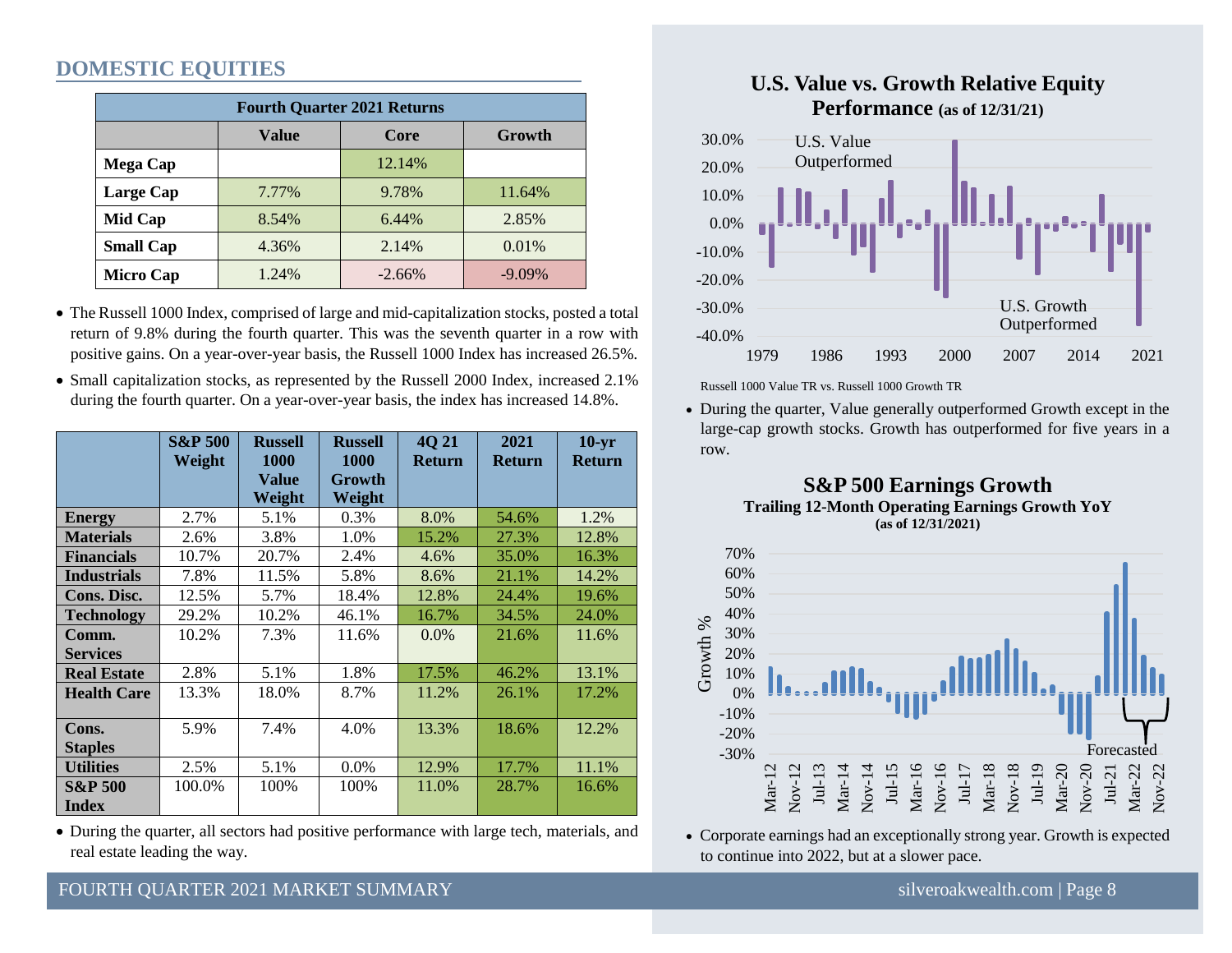## **INTERNATIONAL EQUITIES**

- Developed international stocks, as represented by the MSCI EAFE, were up 2.7% during the quarter and 11.3% on a year-over-year basis.
- Emerging market stocks underperformed developed markets during the fourth quarter as the MSCI Emerging Markets Index was down 1.3%. On a year-over-year basis, emerging market stocks are trailing developed markets with a return of negative 2.5%.

|                            | <b>4021</b><br><b>Return</b> | 2021<br><b>Return</b> | $5-yr$<br><b>Return</b> | $10 - yr$<br><b>Return</b> |
|----------------------------|------------------------------|-----------------------|-------------------------|----------------------------|
| World                      | 6.7%                         | 18.5%                 | 14.4%                   | 11.9%                      |
| <b>World Ex-US</b>         | 1.8%                         | 7.8%                  | 9.6%                    | 7.3%                       |
| <b>EAFE</b>                | 2.7%                         | 11.3%                 | 9.6%                    | 8.0%                       |
| <b>Europe</b>              | 5.7%                         | 16.3%                 | 10.1%                   | 8.2%                       |
| Japan                      | $-4.0\%$                     | 1.7%                  | 8.5%                    | 8.3%                       |
| Pacific Ex-Japan           | $-0.1\%$                     | 4.7%                  | 8.3%                    | 6.8%                       |
| <b>Emerging Markets</b>    | $-1.3%$                      | $-2.5%$               | 9.9%                    | 5.5%                       |
| <b>EM</b> (Asia)           | $-1.0\%$                     | $-5.1\%$              | 11.9%                   | 8.1%                       |
| <b>EM (Latin America)</b>  | $-2.7%$                      | $-8.1%$               | 1.5%                    | $-2.2\%$                   |
| <b>EM (Eastern Europe)</b> | $-7.7%$                      | 17.7%                 | 9.3%                    | 4.3%                       |

• The U.S. dollar appreciating last year detracted from international equity returns. The dollar has been very strong the past ten years but currency trends tend to be cyclical.





#### **U.S. vs. International Equity Performance (as of 12/31/21)**



S&P 500 TR vs. MSCI EAFE NR

• During the quarter, International equities lagged behind U.S. equities. International equities have underperformed U.S. equities in ten out of the last twelve years; however, performance is cyclical as evidenced by the chart above.





FOURTH OUARTER 2021 MARKET SUMMARY SILVER AND SILVER SILVER SILVER SILVER SILVER SILVER SILVER SILVER SILVER S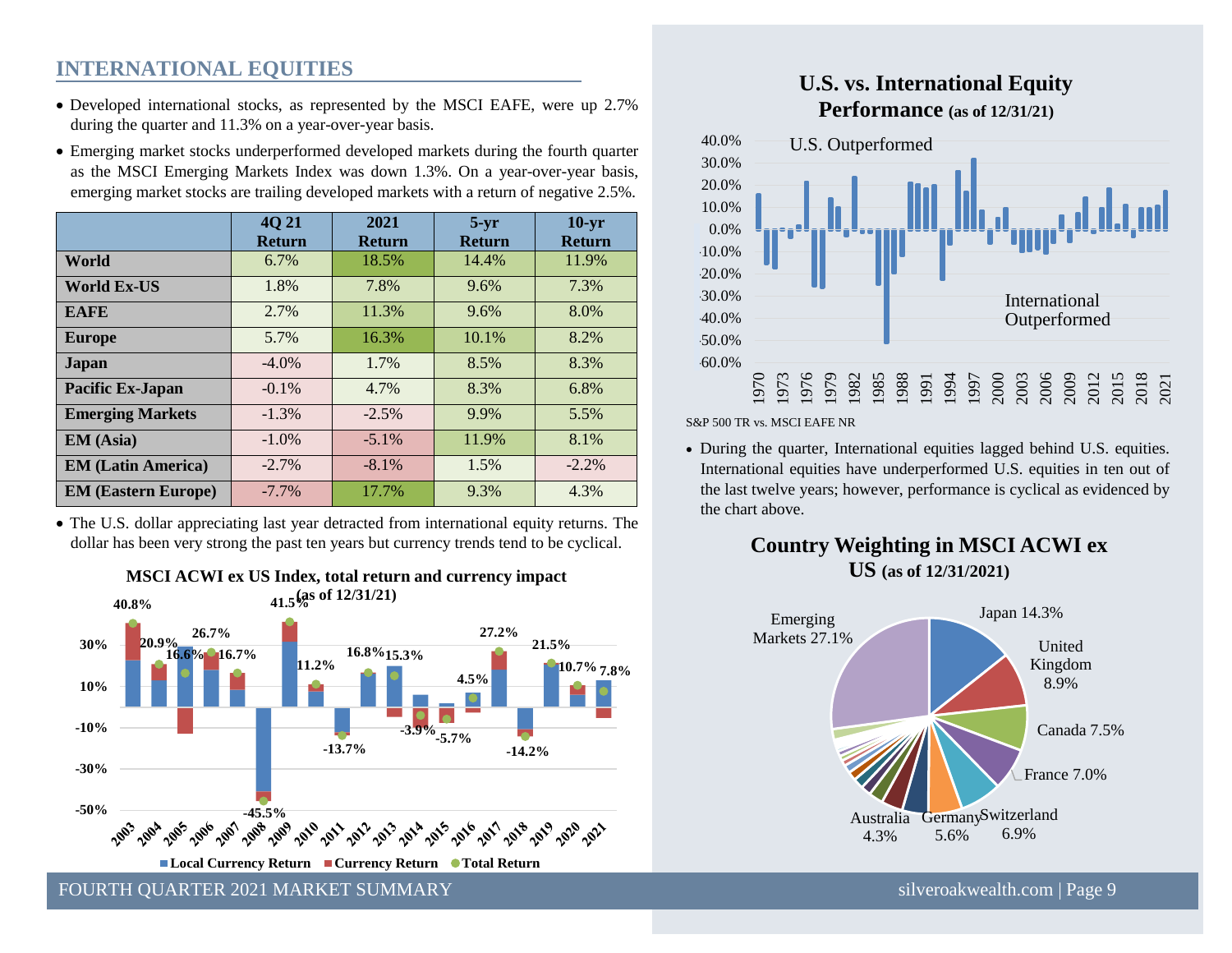



FOURTH QUARTER 2021 MARKET SUMMARY [silveroakwealth.com](http://www.silveroakwealth.com/silveroakwealth.aspx) | Page 10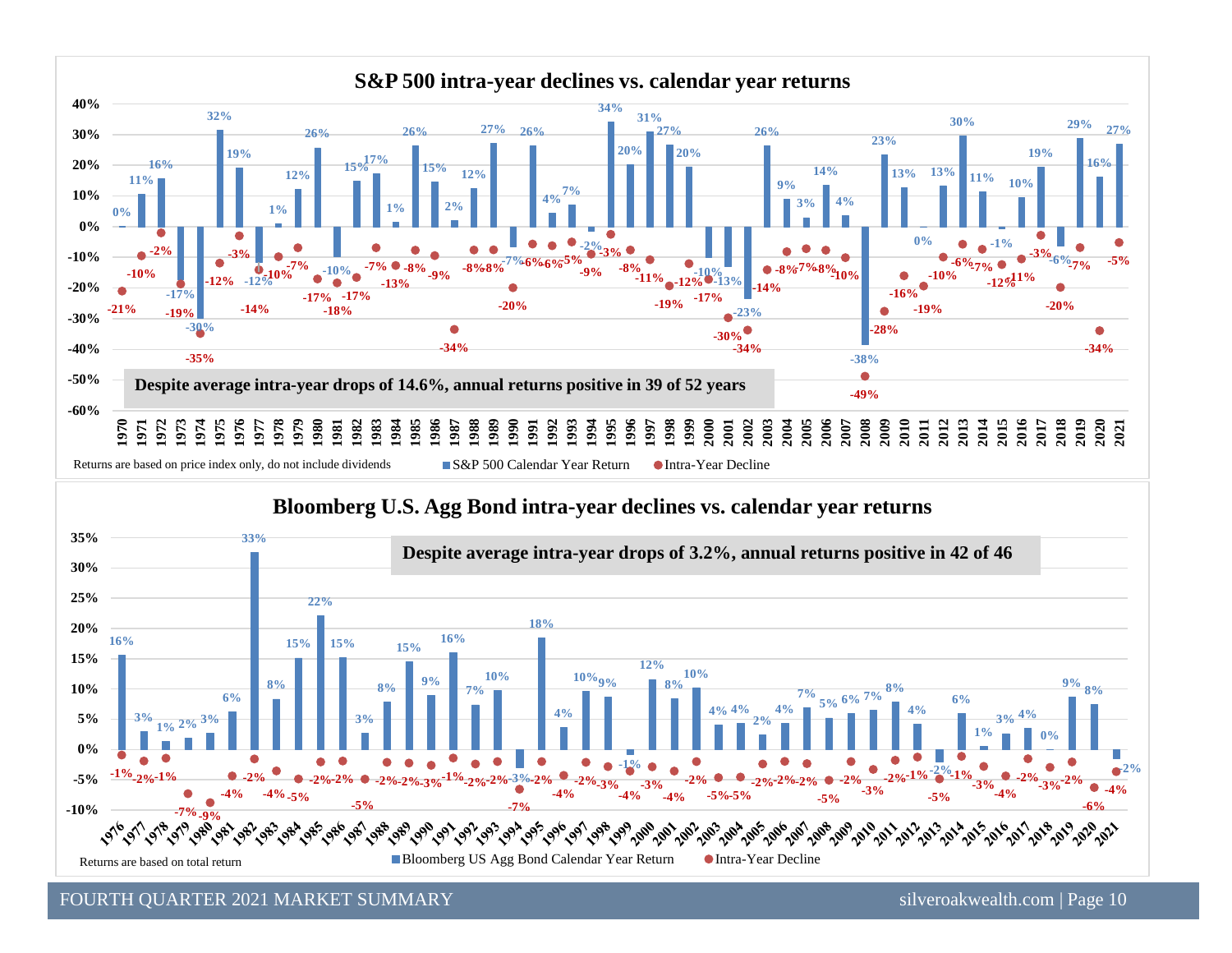| 2010                                       | 2011                                          | 2012                                       | 2013                                         | 2014                                         | 2015                                          | 2016                                       | 2017                                       | 2018                                          | 2019                                       | 2020                                       | 2021                                         | $10 - yrs$<br>$12 - 21$<br>Return         | $10 - yrs$<br>$12 - 21$<br><b>Volatility</b> |
|--------------------------------------------|-----------------------------------------------|--------------------------------------------|----------------------------------------------|----------------------------------------------|-----------------------------------------------|--------------------------------------------|--------------------------------------------|-----------------------------------------------|--------------------------------------------|--------------------------------------------|----------------------------------------------|-------------------------------------------|----------------------------------------------|
| <b>Real Estate</b><br>27.9%                | <b>Real Estate</b><br>8.3%                    | <b>Real Estate</b><br>19.7%                | <b>Small Cap</b><br>38.8%                    | <b>Real Estate</b><br>28.0%                  | <b>Real Estate</b><br>2.8%                    | <b>Small Cap</b><br>21.3%                  | <b>Emerging</b><br><b>Markets</b><br>37.8% | Cash<br>1.8%                                  | Large Cap<br>31.5%                         | <b>Small Cap</b><br>20.0%                  | <b>Real Estate</b><br>41.3%                  | Large Cap<br>16.6%                        | <b>Small Cap</b><br>17.8%                    |
| <b>Small Cap</b><br>26.9%                  | <b>Fixed</b><br><b>Income</b><br>7.8%         | <b>High Yield</b><br>19.6%                 | Large Cap<br>32.4%                           | <b>Large Cap</b><br>13.7%                    | <b>Large Cap</b><br>1.4%                      | <b>High Yield</b><br>14.3%                 | <b>International</b><br>25.6%              | Fixed<br><b>Income</b><br>$0.0\%$             | <b>Real Estate</b><br>28.7%                | <b>Emerging</b><br><b>Markets</b><br>18.7% | Large Cap<br>28.7%                           | <b>Small Cap</b><br>13.2%                 | <b>Emerging</b><br><b>Markets</b><br>16.4%   |
| <b>Emerging</b><br><b>Markets</b><br>19.2% | <b>High Yield</b><br>3.1%                     | <b>Emerging</b><br><b>Markets</b><br>18.6% | <b>International</b><br>23.3%                | <b>Fixed</b><br><b>Income</b><br>$6.0\%$     | Fixed<br><b>Income</b><br>$0.6\%$             | <b>Large Cap</b><br>12.0%                  | <b>Large Cap</b><br>21.83%                 | <b>Real Estate</b><br>$-4.0%$                 | <b>Small Cap</b><br>25.5%                  | Large Cap<br>18.4%                         | <b>Commodities</b><br>27.1%                  | <b>Real Estate</b><br>12.2%               | <b>Real Estate</b><br>14.9%                  |
| <b>Commodities</b><br>16.8%                | <b>Large Cap</b><br>2.1%                      | <b>International</b><br>17.9%              | Asset<br><b>Mocation</b><br>14.9%            | Asset<br><b>Allocation</b><br>5.3%           | Cash<br>$0.0\%$                               | <b>Commodities</b><br>11.8%                | <b>Small Cap</b><br>14.7%                  | <b>High Yield</b><br>$-4.1%$                  | <b>International</b><br>22.7%              | Asset<br>Allocation<br>10.5%               | <b>Small Cap</b><br>14.8%                    | <b>Asset</b><br><b>Allocation</b><br>8.8% | <b>International</b><br>14.1%                |
| Large Cap<br>15.1%                         | Cash<br>0.1%                                  | <b>Small Cap</b><br>16.3%                  | <b>High Yield</b><br>7.3%                    | <b>Small Cap</b><br>4.9%                     | <b>International</b><br>$-0.4%$               | <b>Emerging</b><br><b>Markets</b><br>11.6% | <b>Asset</b><br><b>Allocation</b><br>14.5% | Large Cap<br>$-4.4%$                          | Asset<br><b>location</b><br>19.4%          | <b>International</b><br>8.3%               | Asset<br><b>Allocation</b><br>13.5%          | <b>International</b><br>8.5%              | <b>Commodities</b><br>13.3%                  |
| <b>High Yield</b><br>14.8%                 | Asset<br><b>Allocation</b><br>$-0.7%$         | Large Cap<br>16.0%                         | <b>Real Estate</b><br>2.9%                   | Cash<br>$0.0\%$                              | Asset<br><b>Allocation</b><br>$-2.0%$         | <b>Real Estate</b><br>8.6%                 | <b>High Yield</b><br>10.4%                 | <b>Asset</b><br><b>Allocation</b><br>$-5.8%$  | <b>Emerging</b><br><b>Markets</b><br>18.9% | Fixed<br><b>Income</b><br>7.5%             | <b>International</b><br>11.8%                | <b>High Yield</b><br>6.3%                 | <b>Large Cap</b><br>13.1%                    |
| <b>Asset</b><br><b>Allocation</b><br>13.3% | <b>Small Cap</b><br>$-4.2%$                   | <b>Allocation</b><br>12.1%                 | Cash<br>$0.0\%$                              | <b>High Yield</b><br>$0.0\%$                 | <b>High Yield</b><br>$-2.7%$                  | <b>Allocation</b><br>8.3%                  | <b>Real Estate</b><br>8.7%                 | <b>Small Cap</b><br>$-11.0%$                  | <b>High Yield</b><br>12.6%                 | <b>High Yield</b><br>7.0%                  | <b>High Yield</b><br>$1.0\%$                 | <b>Emerging</b><br><b>Markets</b><br>5.9% | Asset<br><b>Allocation</b><br>8.6%           |
| <b>International</b><br>8.2%               | <b>International</b><br>$-11.7%$              | <b>Fixed</b><br><b>Income</b><br>4.2%      | Fixed<br><b>Income</b><br>$-2.0%$            | <b>Emerging</b><br><b>Markets</b><br>$-1.8%$ | <b>Small Cap</b><br>$-4.4%$                   | <b>Fixed</b><br><b>Income</b><br>2.7%      | Fixed<br><b>Income</b><br>3.5%             | <b>Commodities</b><br>$-11.3%$                | <b>Fixed</b><br>Income<br>8.7%             | Cash<br>0.5%                               | Cash<br>$0.0\%$                              | <b>Fixed</b><br><b>Income</b><br>2.9%     | <b>High Yield</b><br>7.6%                    |
| Fixed<br><b>Income</b><br>6.5%             | <b>Commodities</b><br>$-13.3%$                | Cash<br>0.1%                               | <b>Emerging</b><br><b>Markets</b><br>$-2.3%$ | <b>International</b><br>$-4.5%$              | <b>Emerging</b><br><b>Markets</b><br>$-14.6%$ | <b>International</b><br>1.5%               | <b>Commodities</b><br>1.7%                 | <b>International</b><br>$-13.4%$              | <b>Commodities</b><br>7.7%                 | <b>Commodities</b><br>$-3.1%$              | Fixed<br><b>Income</b><br>$-1.5%$            | Cash<br>0.6%                              | <b>Fixed</b><br><b>Income</b><br>3.0%        |
| Cash<br>0.1%                               | <b>Emerging</b><br><b>Markets</b><br>$-18.2%$ | <b>Commodities</b><br>$-1.1%$              | <b>Commodities</b><br>$-9.5%$                | <b>Commodities</b><br>$-17.0%$               | <b>Commodities</b><br>$-24.7%$                | Cash<br>0.3%                               | Cash<br>0.8%                               | <b>Emerging</b><br><b>Markets</b><br>$-14.3%$ | Cash<br>2.2%                               | <b>Real Estate</b><br>$-5.1%$              | <b>Emerging</b><br><b>Markets</b><br>$-2.2%$ | <b>Commodities</b><br>$-2.9%$             | Cash<br>0.2%                                 |

**Market leadership changes. Focus on asset allocation and diversification.**

Performance of all sited indices is calculated on a total return basis and includes dividend reimbursement. Indices are not available for direct investment. Past performance is not indicative of future results. It is important to remember that there are risks inherent in any investment and there is no assurance that any asset class or index will provide positive performance over time.

**Asset Class Performance**

Asset Class Performance

**Worst**

**Best**

\* Small Cap – Russell 2000 Index \* Real Estate – FTSE NAREIT All Equity REIT Index

\* Large Cap – S&P 500 Index \* Fixed Income – Barclays Capital Aggregate Bond Index \*Cash – Barclays 1-3m Treasury Index

\* International – MSCI EAFE GR Index \* Commodities – Bloomberg Commodity Index

\* Emerging Markets – MSCI EM GR Index \* High Yield – Barclays Global High Yield Index

The "Asset Allocation" portfolio assumes the following weights: 25% S&P 500, 10% Russell 2000, 15% MSCI EAFE, 5% MSCI EM, 25% Barclays Agg, 5% Barclays 1-3m Treasury, 5% Barclays Global High Yield Index, 5% Bloomberg Commodity Index, 5% FTSE NAREIT All Equity REIT Index Source: Morningstar, through 12/31/2021